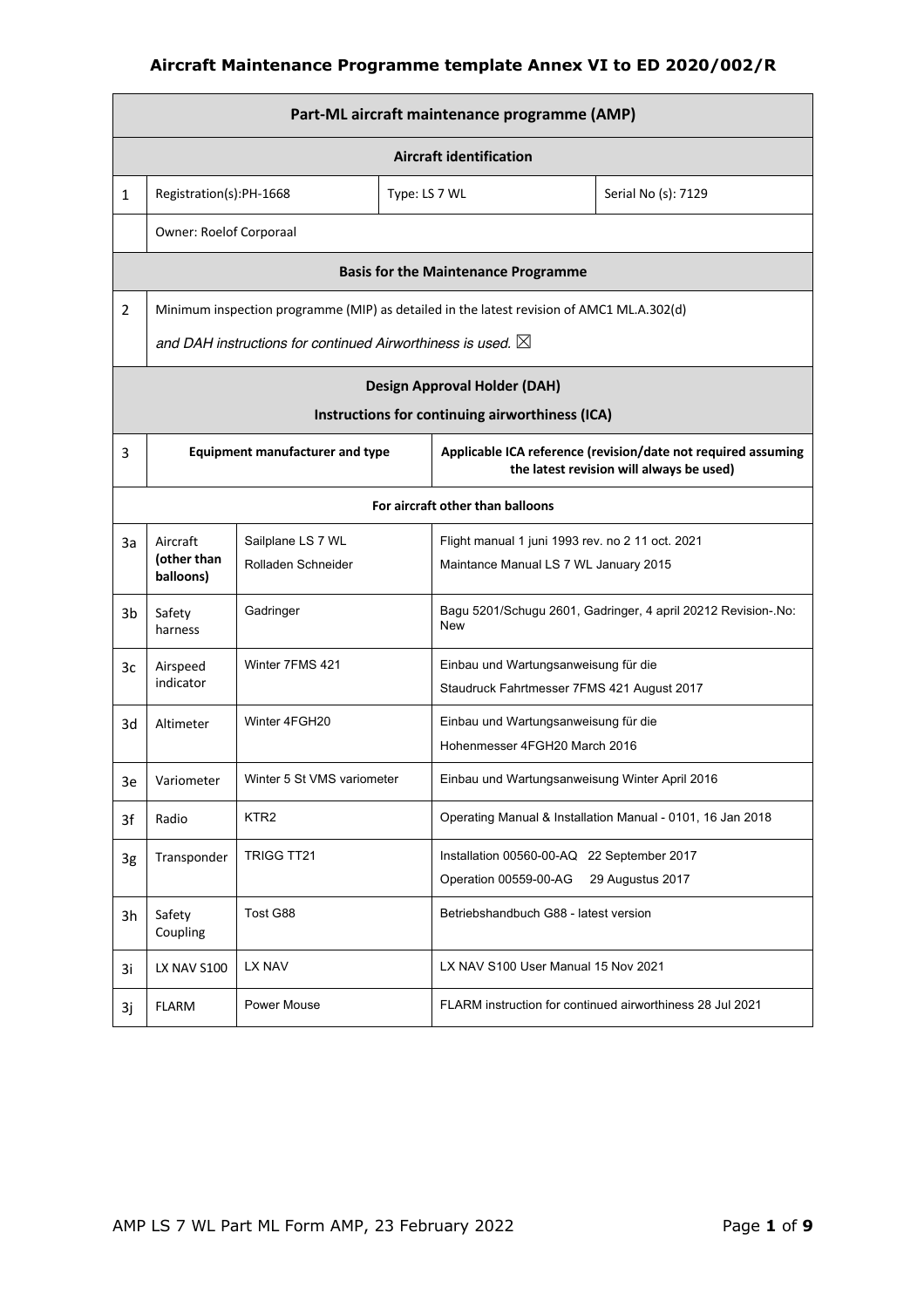|   | Additional maintenance requirements to the DAH' ICA or to the MIP (applicable to all AMPs)                                                                                                           |     |    |  |  |  |  |
|---|------------------------------------------------------------------------------------------------------------------------------------------------------------------------------------------------------|-----|----|--|--|--|--|
|   | Indicate if any of the following additional maintenance requirements are included in the<br>AMP (when replying 'YES', list the specific requirements in Appendix B)                                  | Yes | No |  |  |  |  |
|   | Maintenance due to specific equipment and modifications                                                                                                                                              | Yes |    |  |  |  |  |
| 4 | Maintenance related to repairs                                                                                                                                                                       |     | No |  |  |  |  |
|   | Maintenance due to life-limited components (this should be only if the MIP is used. Otherwise,<br>this data is already part of the DAH's data used as a basis for the AMP.)                          | Yes |    |  |  |  |  |
|   | Maintenance due to Mandatory Continuing Airworthiness Information (airworthiness<br>limitations (ALIs), certification maintenance requirements (CMRs), specific requirements in the<br>(TCDS), etc.) | Yes |    |  |  |  |  |
|   | Maintenance recommendations, such as time between overhaul (TBO) intervals, issued<br>through service bulletins, service letters, and other non-mandatory service information                        | Yes |    |  |  |  |  |
|   | Maintenance due to repetitive ADs                                                                                                                                                                    | Yes |    |  |  |  |  |
|   | Maintenance due to specific operational/airspace directives/requirements (altimeter,<br>compass, transponder, etc.)                                                                                  |     | No |  |  |  |  |
|   | Maintenance due to the type of operation or to operational approvals                                                                                                                                 |     | No |  |  |  |  |
|   | Other                                                                                                                                                                                                |     | No |  |  |  |  |
|   | Maintenance tasks alternative to the DAH's ICA (not less restrictive than the MIP)                                                                                                                   |     |    |  |  |  |  |
| 5 | Indicate if there are any maintenance task alternative to the DAH's ICA (when 'YES', list the<br>specific alternative maintenance task in Appendix C)                                                |     | No |  |  |  |  |
|   | Pilot-owner maintenance (only for balloons not operated under Subpart-ADD, or sailplanes not operated under<br>Subpart-DEC, or other aircraft operated under Part-NCO)                               |     |    |  |  |  |  |
|   | Remark: pilot-owner maintenance is not allowed for aircraft operated by a commercial ATO/DTO                                                                                                         |     |    |  |  |  |  |
|   | Does the Pilot-owner perform Pilot-owner maintenance (ref. ML.A.803)?                                                                                                                                | Yes |    |  |  |  |  |
| 6 | If yes, enter the name of the pilot-owner(s) authorised to perform such maintenance:                                                                                                                 |     |    |  |  |  |  |
|   | Pilot-owner name: Roelof Corporaal<br>Licence Number NL.FCL.SPL.2018-020                                                                                                                             |     |    |  |  |  |  |
|   | Date: $\qquad \qquad$                                                                                                                                                                                |     |    |  |  |  |  |
|   | NOTE: It is possible to refer to a list in the case of jointly owned aircraft.                                                                                                                       |     |    |  |  |  |  |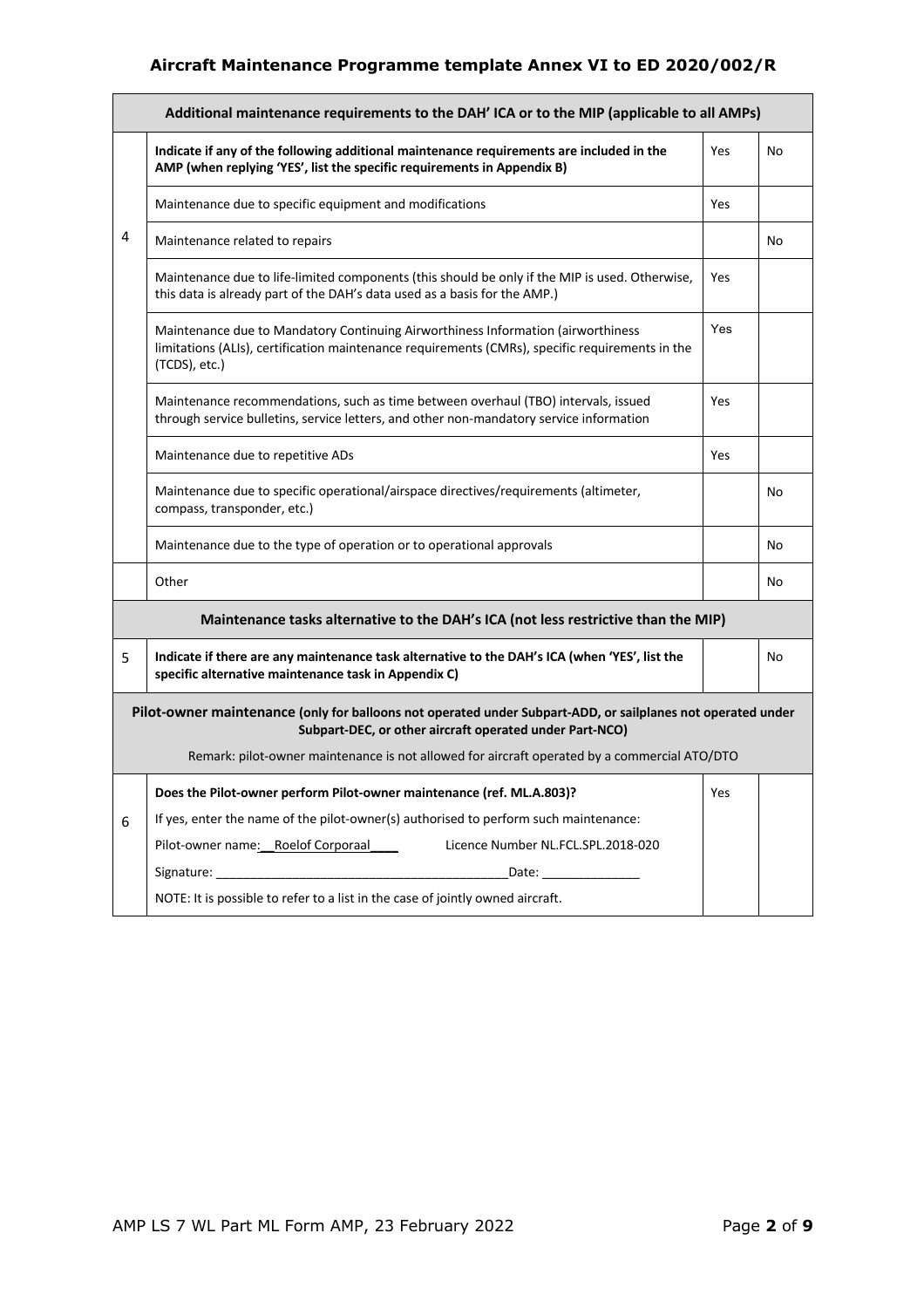| Approval/declaration of the maintenance programme (select the appropriate option) |                                      |  |  |  |
|-----------------------------------------------------------------------------------|--------------------------------------|--|--|--|
| Declaration by the owner: $\boxtimes$                                             | Approval by the contracted CAMO/CAO: |  |  |  |

|   | <b>Certification statement</b>           |                    |                                                                                                                                                                               |  |  |  |
|---|------------------------------------------|--------------------|-------------------------------------------------------------------------------------------------------------------------------------------------------------------------------|--|--|--|
|   |                                          |                    | 'I will ensure that the aircraft is maintained in accordance with this maintenance programme and that the<br>maintenance programme will be reviewed and updated as required.' |  |  |  |
| 8 | ML.A.201:                                |                    | Signed by the person/organisation responsible for the continuing airworthiness of the aircraft according to                                                                   |  |  |  |
|   | Owner/Lessee/operator: $\boxtimes$       |                    | CAMO/CAO                                                                                                                                                                      |  |  |  |
|   |                                          |                    | Name of owner/lessee/operator Roelof Corporaal:                                                                                                                               |  |  |  |
|   | Address: Heelkruid 70, 3824NS Amersfoort |                    |                                                                                                                                                                               |  |  |  |
|   | Telephone/fax: +31 6 30 88 02 06         |                    |                                                                                                                                                                               |  |  |  |
|   | Email: roelof@corporaal@gmail.com        |                    |                                                                                                                                                                               |  |  |  |
|   | Signature/                               |                    | date:--2021                                                                                                                                                                   |  |  |  |
|   |                                          |                    |                                                                                                                                                                               |  |  |  |
| 9 | Appendices attached:                     |                    |                                                                                                                                                                               |  |  |  |
|   | - Appendix A                             | YES                | NO $\boxtimes$                                                                                                                                                                |  |  |  |
|   | - Appendix B                             | $\boxtimes$<br>YES | NOLI                                                                                                                                                                          |  |  |  |
|   | — Appendix C                             | <b>YES</b>         | NO $\boxtimes$                                                                                                                                                                |  |  |  |
|   | — Appendix D                             | <b>YES</b>         | NO $\boxtimes$                                                                                                                                                                |  |  |  |

#### **Appendix A — Minimum inspection programme (MIP) (only applicable if a MIP different from the one described in AMC1 ML.A.302(d) is used — see Section 2 above)**

*EASA MIP and DAH instructions for continued Airworthiness is used.*

#### **Appendix B — Additional maintenance requirements (include only if necessary — see Section 4 above)**

*This appendix is supposed to include only the tasks which are included in the AMP, either at the recommended interval or at a different one.* 

*(All repetitive maintenance tasks not included here, or the interval differences should be kept by the CAMO/CAO (when contracted) in their files with their corresponding justifications. Appendix D may optionally be used. Nevertheless, the owner/CAMO/CAO is responsible for taking into account all instructions, even if they are not adopted and listed here. The person performing the AR, if reviewing the AMP, is not responsible for the completeness of this appendix, but may do some sampling as part of the investigations and the findings discovered during the physical review).*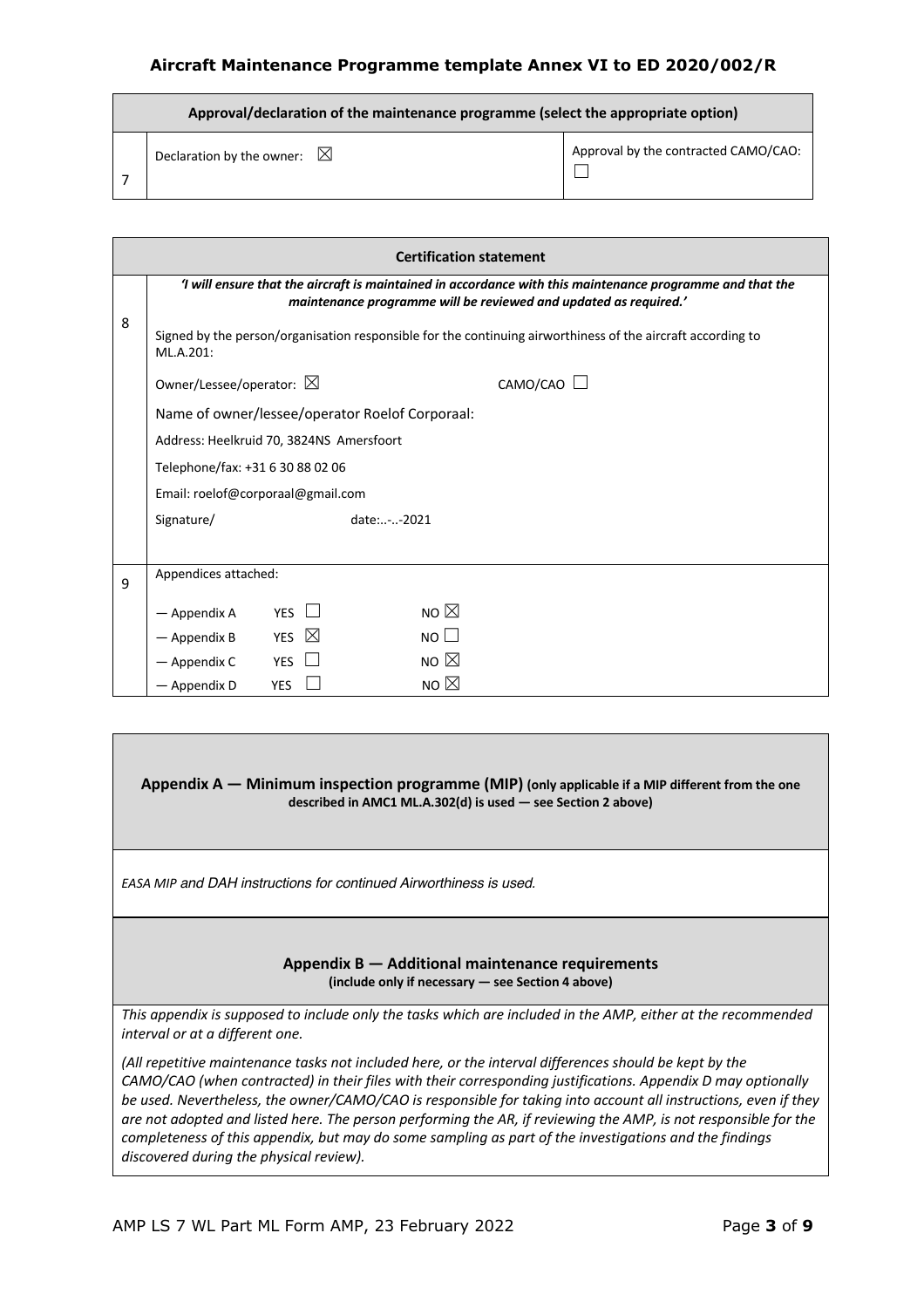| <b>Task Description</b>                                                                                                                                                       | <b>References</b> |                                                    | <b>Interval</b>                                                      |  |
|-------------------------------------------------------------------------------------------------------------------------------------------------------------------------------|-------------------|----------------------------------------------------|----------------------------------------------------------------------|--|
|                                                                                                                                                                               |                   |                                                    | (tick box if the selected<br>interval differs from that              |  |
|                                                                                                                                                                               |                   |                                                    | required in the referenced<br>document)                              |  |
|                                                                                                                                                                               |                   |                                                    |                                                                      |  |
|                                                                                                                                                                               |                   |                                                    |                                                                      |  |
| Maintenance due to specific equipment and modifications                                                                                                                       |                   |                                                    |                                                                      |  |
| Leaktest+ operational check                                                                                                                                                   |                   | Einbau und Wartungsanweisung                       | Operational check annually                                           |  |
| Altimeter                                                                                                                                                                     | Winter, May 2017  | Winter, leaktest, TN 3/81                          | Leak test every 24 months                                            |  |
| Leaktest+ operational check                                                                                                                                                   |                   | Einbau und Wartungsanweisung                       | Operational check annually                                           |  |
| Airspeed indicator                                                                                                                                                            | Winter, Sept 2016 |                                                    | Leak test every 24 months                                            |  |
|                                                                                                                                                                               |                   | Winter, leaktest, TN 3/81                          |                                                                      |  |
| <b>Transceiver KRT2</b>                                                                                                                                                       |                   | TQ user and installation manual                    | Operational check of installation,<br>Transceiver = maintenance free |  |
|                                                                                                                                                                               |                   |                                                    |                                                                      |  |
| Transponder Trig TT21/TT22                                                                                                                                                    |                   | Trig Operation and installation manual             | Operational check of installation,<br>Transceiver = maintenance free |  |
|                                                                                                                                                                               |                   |                                                    |                                                                      |  |
| Maintenance due to repairs, NOT APPLICABLE                                                                                                                                    |                   |                                                    |                                                                      |  |
| Maintenance due to life-limited components (This should be only if the MIP is used. Otherwise, this data is already part<br>of the DAH's data used as the basis for the AMP.) |                   |                                                    |                                                                      |  |
| Safety belt Harness<br><b>Manual Gadringer NEW, April 2012</b><br>12 years                                                                                                    |                   |                                                    |                                                                      |  |
| Maintenance due to Mandatory Continuing Airworthiness Instructions (ALIs, CMRs, specific requirements in the TCDS,<br>etc.)                                                   |                   |                                                    |                                                                      |  |
| Maintenance recommendations, such as TBO intervals, issued through service bulletins, service letters, and other non-<br>mandatory service information                        |                   |                                                    |                                                                      |  |
| <b>FLARM Anti Collision</b>                                                                                                                                                   |                   | Installation and Operation manual                  | Annual software update                                               |  |
| <b>Maintenance due to repetitive ADs</b>                                                                                                                                      |                   |                                                    |                                                                      |  |
| <b>Tost Coupling</b>                                                                                                                                                          | LTA-1989-018/3    |                                                    | Annual operational check and                                         |  |
|                                                                                                                                                                               |                   |                                                    | cleaning, TBO 2000 cycles                                            |  |
| Maintenance due to specific operational/airspace directives/requirements, NOT APPLICABLE                                                                                      |                   |                                                    |                                                                      |  |
| Maintenance due to the type of operation or operational approvals, NOT APPLICABLE                                                                                             |                   |                                                    |                                                                      |  |
|                                                                                                                                                                               |                   |                                                    |                                                                      |  |
| Appendix C - Maintenance tasks alternative to the DAH's ICA (not less restrictive than the MIP)                                                                               |                   | (include only if necessary - see Sections 5 above) |                                                                      |  |
| <b>Task Description</b>                                                                                                                                                       | Recommended       | Alternative inspection/task (if                    | Amended interval (if                                                 |  |
| interval                                                                                                                                                                      |                   | adopted with deviations)                           | adopted with deviations)                                             |  |
| When the DAH's ICA are used as the basis for the AMP, this appendix is used to include the tasks alternative to the DAH's                                                     |                   |                                                    |                                                                      |  |

*(When a CAMO/CAO is contracted, all elements justifying the deviations from the DAH's ICA should be kept by the CAMO/CAO and the organisation should provide a copy of these justifications to the owner)*

**NOT APPLICABLE**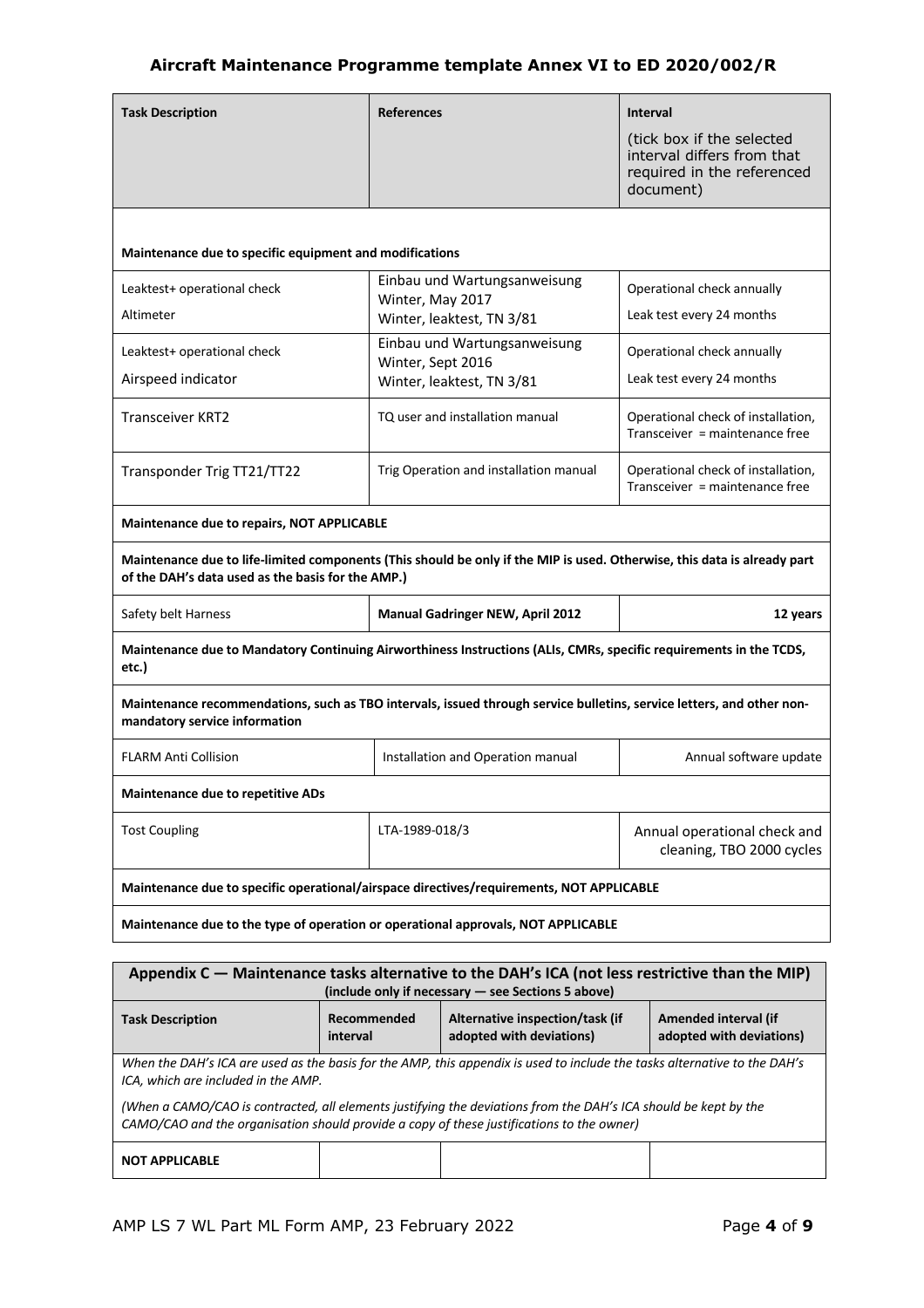| <b>Algemeen</b> | <b>Check</b> |
|-----------------|--------------|
|                 |              |

| 1.Algemeen -alle<br>taken: | Het luchtvaartuig moet schoon zijn voor de inspectie. Inspecteer op<br>deugdelijkheid, schade, slijtage, ongeschondenheid, of afvoergaten paraaf<br>ontluchtingsgaten vrij zijn, op tekenen van oververhitting, lekken,<br>scheuren, netheid en toestand, naar gelang van de specifieke taak.<br>Bij het controleren van kunststof, controleren op tekenen van<br>aantasting- of drukschade die kunnen wijzen op onderliggende<br>schade. | Datum  |
|----------------------------|-------------------------------------------------------------------------------------------------------------------------------------------------------------------------------------------------------------------------------------------------------------------------------------------------------------------------------------------------------------------------------------------------------------------------------------------|--------|
| 2.Smering /<br>onderhoud   | Smeer en vul vloeistoffen bij in overeenstemming met de<br>voorschriften van de fabrikant.                                                                                                                                                                                                                                                                                                                                                | n.v.t. |
| 3. Markeringen             | Controleer of de registraties op de romp en de vleugel correct zijn.<br>Controleer, indien van toepassing, of een vrijstelling voor<br>alternatieve weergave is goedgekeurd, of de identificatieplaatje<br>voor in een NAA geregistreerd luchtvaartuig aanwezig is, en of<br>andere identificatiemarkeringen op de romp in overeenstemming<br>zijn met de plaatselijke (nationale) voorschriften.                                         |        |
| 4.Wegen                    | Beoordeel of het weegrapport klopt met de inventarislijst en weeg<br>het vliegtuig na een reparatie of wijziging.                                                                                                                                                                                                                                                                                                                         |        |
| 5. Defecten                | Controleer of klachten en defecten in het vliegtuiglogboek juist zijn<br>afgehandeld.                                                                                                                                                                                                                                                                                                                                                     |        |

## **Vliegtuigromp**

| 1.Laklaag en<br>gelcoat      | Inspecteer de buitenkant en de romp, de gelcoat, stoffen bekleding<br>of metalen huid, en het lakwerk.                                                                                                             |  |
|------------------------------|--------------------------------------------------------------------------------------------------------------------------------------------------------------------------------------------------------------------|--|
|                              | 2. Rompconstructie Controleer spanten, bekistingen, buisconstructie, huid en<br>bevestigingen. Controleer op tekenen van corrosie op het<br>buizenframe.                                                           |  |
| 3. Neus vliegtuig            | Controleer op sporen van een impact met de grond of objecten.                                                                                                                                                      |  |
|                              | 4. Ontkoppelhaken Inspecteer de neus- en zwaartepuntshaak, de kabel en de<br>ontkoppelingsknop. Controleer de operationele levensduur. Voer<br>een operationele test uit. Bij een tweezitter zowel voor als achter |  |
| 5. Pitot/ventilator          | Controleer de uitlijning van de pitot-opening, controleer de werking<br>van de ventilator.                                                                                                                         |  |
| 6.Pitot/statisch-<br>systeem | Inspecteer pitot openingen/buizen, de statische openingen, en alle<br>slangen (indien toegankelijk) op veiligheid, schade, reinheid en<br>conditie. Tap al het water uit de condensafvoeren af.                    |  |
| 7. Afvoerbuizen              | Controleer alle verbindingskabels en verbindingen. Controleer of<br>alle openingen en afvoeren vrij zijn van vuil.                                                                                                 |  |

#### **Cockpit**

|                                        | 1.Schoon en losse Controleer onder de zitting(en) op vuil en vreemde voorwerpen.                                                                                                                                                                                                                                                                                                                                  |  |
|----------------------------------------|-------------------------------------------------------------------------------------------------------------------------------------------------------------------------------------------------------------------------------------------------------------------------------------------------------------------------------------------------------------------------------------------------------------------|--|
| 2.Kap,<br>vergrendeling en<br>afwerpen | Controleer de kap, het frame en het plexiglas op scheuren,<br>onaanvaardbare vervorming en verkleuring. Controleer de werking<br>van alle vergrendelingen. Voer een operationele test uit van het<br>afwerpsysteem van de kap. Bij tweezitters zowel voor als achter.<br>Maximaal 15 kg-kracht voor het openen. Zie MM 3-2 Meet de<br>kracht die nodug is om de kap te openen. Moet tussen de 8 en 15<br>kg zijn. |  |
| 3.Zitting en<br>cockpitbodem           | Inspecteer de zitplaats(en). Controleer of alle losse kussens correct<br>zijn geïnstalleerd en, in voorkomend geval, of de kussens van<br>energie-absorberend schuim correct zijn aangebracht. Controleer<br>of alle stoelverstellers goed passen en vergrendeld zijn.                                                                                                                                            |  |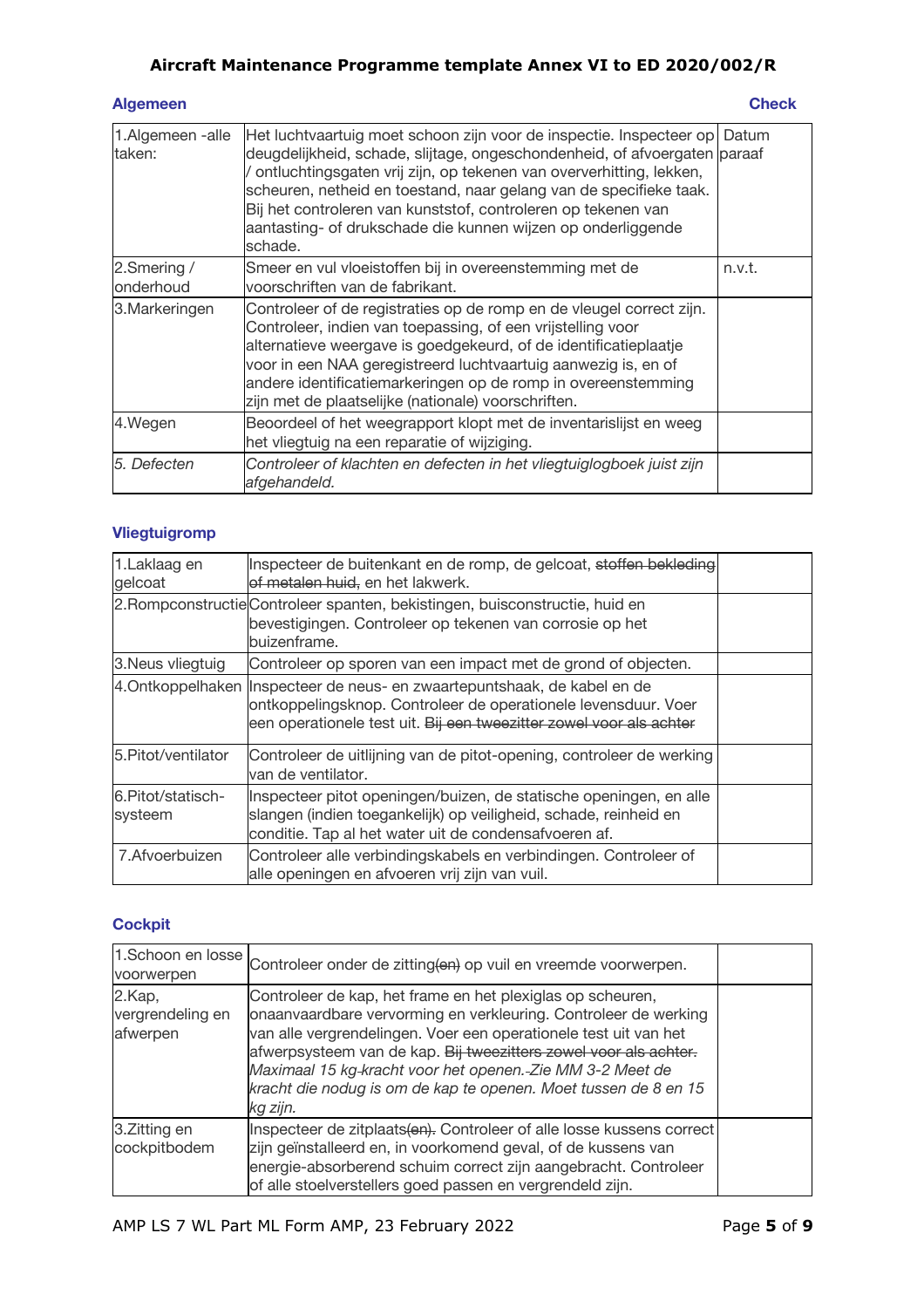| 4.Riemen                                       | Inspecteer alle riemen op conditie en slijtage van alle sluitingen,<br>riemen en bevestigingen. Controleer de werking van de<br>ontgrendeling en de afstellingen.                                                                                                                                                                                                                                                                                                                                                       |        |
|------------------------------------------------|-------------------------------------------------------------------------------------------------------------------------------------------------------------------------------------------------------------------------------------------------------------------------------------------------------------------------------------------------------------------------------------------------------------------------------------------------------------------------------------------------------------------------|--------|
| 5.Voetpedalen                                  | Controleer het voetpedaal en de afstelling. De controleer kabels op<br>slijtage en beschadiging.                                                                                                                                                                                                                                                                                                                                                                                                                        |        |
| 6. Instrumenten-<br>paneel                     | Inspecteer het instrumentenpaneel en alle<br>instrumenten/apparatuur. Controleer of de aflezingen van de<br>instrumenten overeenstemmen met de<br>omgevingsomstandigheden. Controleer de markering van alle<br>schakelaars, stroomonderbrekers en zekeringen. Controleer de<br>werking van alle geïnstalleerde apparatuur, zo mogelijk in<br>overeenstemming met de instructies van de fabrikant. Controleer<br>de markeringen van de instrumenten in overeenstemming met het<br>vlieghandboek van het vliegtuig (AFM). |        |
| 7. Zuurstof-<br>systeem indien<br>aanwezig     | Inspecteer het zuurstofsysteem (indien aanwezig). Controleer de<br>vervaldatum van de hydrostatische test van de fles in<br>overeenstemming met de aanbevelingen van de fabrikant. Zorg<br>ervoor dat de zuurstofinstallatie wordt geregistreerd volgens de<br>inventarislijst van het gewicht en zwaartepuntrapport. LET OP:<br>NEEM ALLE VEILIGHEIDSMAATREGELEN IN ACHT.                                                                                                                                              | n.v.t. |
| 8. Kleurcodering<br>van bedienings-<br>organen | Zorg ervoor dat de bedieningsorganen de juiste kleur hebben in<br>overeenstemming met het vlieghandboek en in goede staat<br>verkeren.                                                                                                                                                                                                                                                                                                                                                                                  |        |
| 9 Opschriften                                  | Controleer of de opschriften correct en leesbaar zijn, en de staat<br>van het luchtvaartuig correct weergeven in overeenstemming met<br>het vlieghandboek.                                                                                                                                                                                                                                                                                                                                                              |        |

## **Landingsgestel**

| 1. Neuswiel                                | Controleer op sporen van harde landingen. Controleer slijtage.<br>Inspecteer wiel, band en wielkast. Controleer de bandenspanning.<br>(hoofdwiel 3 - 3,5 bar en kleine staartwiel 6 bar)                                                                                                                                                                                                                                                                                                                                                                                                                                                                                                                       |  |
|--------------------------------------------|----------------------------------------------------------------------------------------------------------------------------------------------------------------------------------------------------------------------------------------------------------------------------------------------------------------------------------------------------------------------------------------------------------------------------------------------------------------------------------------------------------------------------------------------------------------------------------------------------------------------------------------------------------------------------------------------------------------|--|
| 2. Hoofdwiel en<br>remsysteem              | Controleren op lekdichtheid van de hydraulische afdichtingen en<br>lekken in de leidingen. <del>Controleer de levensduur van hydraulische</del><br>slangen en onderdelen, indien gespecificeerd door de fabrikant.<br>Verwijder de remtrommels en controleer de slijtage van de<br>remvoering. Controleer slijtage van remschijven en remtrommels.<br>Plaats de trommel terug. Controleer de remafstelling.<br>LET OP: REMSTOF KAN ASBEST BEVATTEN.<br>Controleer de werking van de rem. Controleer het peil van de<br>remvloeistof en vul indien nodig bij Controleer de<br>bandenspanning.<br>LET OP: CONTROLEER HET TYPE REMVLOEISTOF DAT WORDT<br>GEBRUIKT EN NEEM DE VEILIGHEIDSVOORSCHRIFTEN IN<br>ACHT. |  |
| 3. Wielophanging                           | Controleer veren, elastieken, schokdempers en bevestigingen.<br>Controleer op tekenen van beschadiging. Onderhoud de<br>veerpoot, indien van toepassing.                                                                                                                                                                                                                                                                                                                                                                                                                                                                                                                                                       |  |
| 4. Onderstel<br>intreksysteem en<br>deuren | Controleer het intrekmechanisme en de bedieningsorganen, het<br>waarschuwingssysteem (indien aanwezig), de gasveren, de<br>deuren en de koppelingen/veren, het<br>overcenter/vergrendelingsmechanisme. Test of het wiel goed in<br>en uit gaat.                                                                                                                                                                                                                                                                                                                                                                                                                                                                |  |
| 5. Staartslof / wiel                       | Controleer op sporen van harde landingen. Controleer slijtage.<br>Inspecteer het wiel, de band en de wielkast. Controleer de<br>hechting van een gelijmde staartslof (indien aanwezig) Controleer<br>de bandenspanning.                                                                                                                                                                                                                                                                                                                                                                                                                                                                                        |  |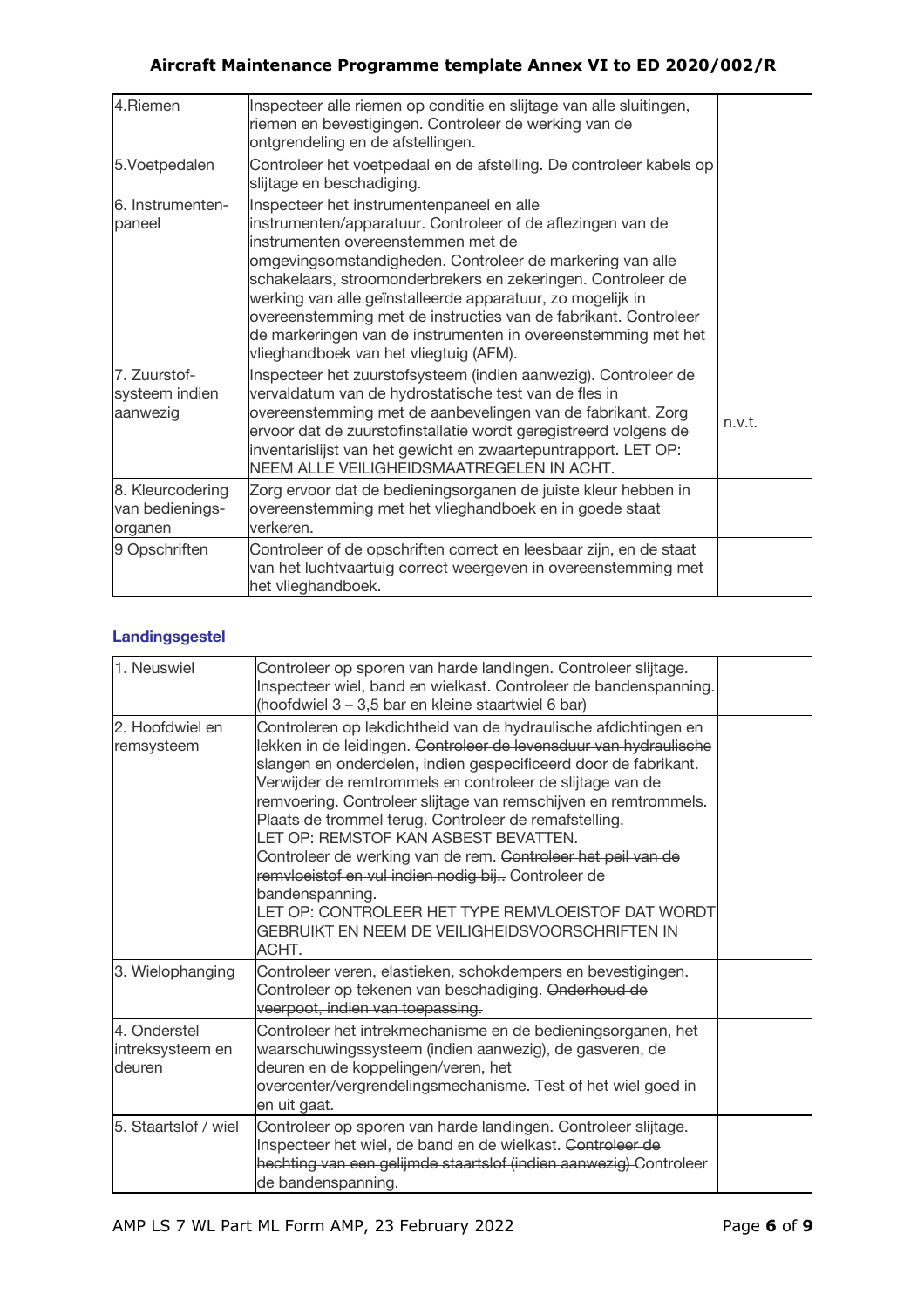| 6. Wielrem   | Controleer de bedieningsstangen/kabels van de wielrem. Indien<br>gecombineerd met de remkleppen, controleer of de stangen en<br>kabels in de juiste verhouding staan. Controleer de werking van<br>de parkeerrem, indien aanwezig. |  |
|--------------|------------------------------------------------------------------------------------------------------------------------------------------------------------------------------------------------------------------------------------|--|
| 7. Hoofdwiel | De overcenter moet 5 mm zijn zonder belasting. Neemt toe bij<br>belasting. Zie MM 3-2 Controleer de ophangrubbers op<br>deformatie. Smeer het intrekbare wiel maar zorg voor geen vet of<br>olie op de rubbers.                    |  |

#### **Vleugels**

| 1. Midden-<br>gedeelte                    | Inspecteer het middendeel van de vleugel, inclusief de vleugelhuid,<br>op scheuren, krassen, beschadiging en toestand.                                                                                                                                                                                                                                                                                                                                                                                                                                                                                                        |        |
|-------------------------------------------|-------------------------------------------------------------------------------------------------------------------------------------------------------------------------------------------------------------------------------------------------------------------------------------------------------------------------------------------------------------------------------------------------------------------------------------------------------------------------------------------------------------------------------------------------------------------------------------------------------------------------------|--------|
| 2. Vleugel-<br>bevestiging                | Inspecteer de structurele aanhechtingen van de vleugel. Controleer<br>op schade, slijtage en deugdelijkheid. Controleer op schade aan de<br>bevestiging. Controleer de toestand van de<br>vleugelbevestigingspennen en de vleugelbouten.                                                                                                                                                                                                                                                                                                                                                                                      |        |
| 3. Winglet /                              | Inspecteer de structurele bevestigingen van de winglet en de<br>vleugelverlengingvleugelbevestigingen. Controleer op schade, slijtage en<br>deugdelijkheid.                                                                                                                                                                                                                                                                                                                                                                                                                                                                   |        |
| 4. Rolroeren                              | Controleer de stangen/kabels van de rolroeren. Controleer of de<br>stangen goed zijn bevestigd en verbinding maken.<br>Controleer de aansluitende bedieningsorganen op deugdelijkheid,<br>beschadiging, speling en goede bevestiging.                                                                                                                                                                                                                                                                                                                                                                                         |        |
| 5. Remkleppen                             | Controleer de bedieningsstangen/kabels van de remkleppen.<br>Controleer de vergrendeling (indien gemonteerd). Controleer de<br>bedieningsorganen op deugdelijkheid, beschadiging, speling en<br>goede bevestiging. Controleer de vergrendeling van de remkleppen<br>op juiste afstelling en de werking van de remkleplock.                                                                                                                                                                                                                                                                                                    |        |
| 6. Vleugels,<br>steunen en<br>draden      | Inspecteer de steunen op beschadiging en inwendige corrosie.<br>Controleer de steunen inwendig om de 3 jaar of volgens de<br>instructies van de fabrikant.                                                                                                                                                                                                                                                                                                                                                                                                                                                                    | n.v.t. |
| 7. Vleugels,<br>inclusief de<br>onderkant | Controleer de buiten- en binnenzijde van het vliegtuig, voor zover<br>registratie aan de mogelijk. Controleer de gelcoat, de linnen bekleding of metalen huid.                                                                                                                                                                                                                                                                                                                                                                                                                                                                |        |
| 8. Flaperons                              | Inspecteer de rolroer- en de flaperons, de scharnieren, de<br>bedieningsverbindingen, de tapes en de afdichtingen. Controleer of<br>de afdichtingen geen belemmering vormen voor de volledige<br>bewegingsvrijheid.                                                                                                                                                                                                                                                                                                                                                                                                           | n.v.t. |
| 9. Kleppen /<br>Spoilers                  | Inspecteer de bedieningsstangen van de kleppen/spoilers, de<br>sluitveren en de ophanging van de kleppen, zoals gemonteerd.                                                                                                                                                                                                                                                                                                                                                                                                                                                                                                   |        |
| 10. Flaps                                 | Controleer het flapsysteem en de bediening.                                                                                                                                                                                                                                                                                                                                                                                                                                                                                                                                                                                   | n.v.t. |
| 11. Roeruitslag<br>en speling             | Controleer uitslag en speling, en noteer ze op werkbladen.<br>Controleer en noteer de uitslag van de roeren en de<br>kabelspanningen, indien gespecificeerd, en controleer de speling.<br>Roeruitslagen bepalen<br>Meten van roeruitslagen:<br>↑<br>$21 - 25$ graden $\sqrt{ }$<br>Rolroeren<br>10 – 13 graden<br>↑<br>Hoogteroer<br>$28 - 30$ graden $\downarrow$<br>22 - 24 graden<br>$26 - 30$ graden<br>Richtingsroer<br>$\leftarrow$ 26 - 30 graden<br>$\rightarrow$<br>Remkleppen: links:<br>rechts<br>cm Minimaal 14,7 cm<br>cm<br>Meten van speling op de roeren:<br>Rolroeren max. 2,9 mm / Hoogteroer max. 3,2 mm / |        |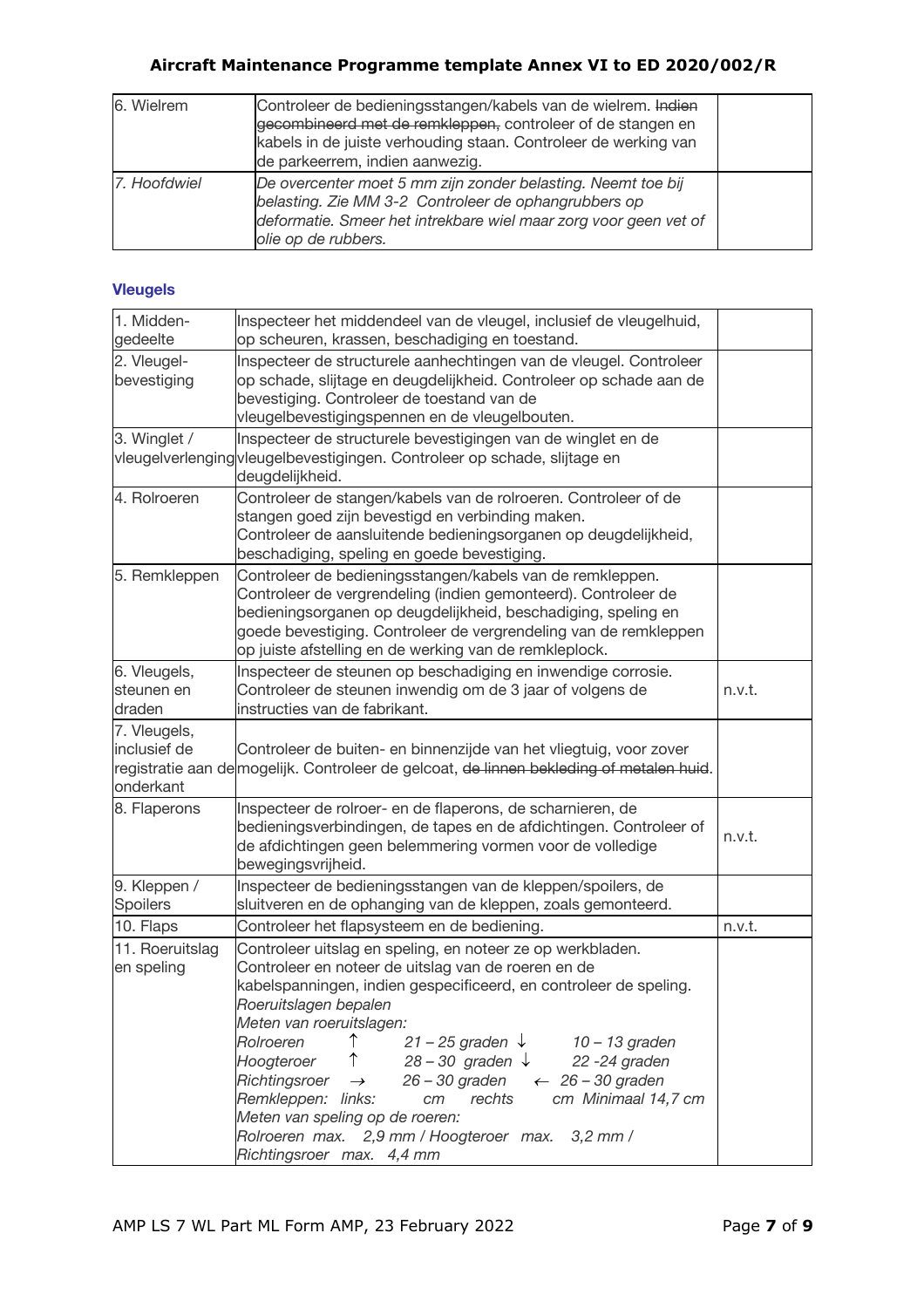| 12. Vleugel-<br>trillingfrequentie | Vergelijk het trillingsgetal van de vleugel met eerdere metingen                                                                                                                                                                                                                                                                                                        |  |
|------------------------------------|-------------------------------------------------------------------------------------------------------------------------------------------------------------------------------------------------------------------------------------------------------------------------------------------------------------------------------------------------------------------------|--|
| 13. Remkleppen                     | Controleer de remkleppen op roest. Controleer de lagers van de<br>remkleppen op corrosie en mogelijke blokkerende delen onder<br>belasting: Trek met een kracht van ongeveer 25 kg aan het bovenste<br>uiteinde van elke remklep in de vliegrichting, duw tegelijkertijd in<br>zonder het bovenste onderdeel te verdraaien (niet tegenhouden bij<br>de cockpithendel!). |  |
|                                    | Indien onder belasting blokkering van de remklep optreedt, moeten<br>de lagers van de betreffende remklep worden vervangen.<br>Controleer de remklepdemper aan de buitenkant van de remklep op<br>goede werking van de demper en vetvrije wrijvingsblokken.                                                                                                             |  |
| 14.Smeren                          | Vet nooit de lagers die worden gebruikt in het hoogteroer, het<br>rolroersysteem, het remklepsysteem en de aandrijving van het<br>landingsgestel.                                                                                                                                                                                                                       |  |

### **Stabilo, richtingsroer en hoogteroer**

| 1. Stabilo en<br>hoogteroer    | Controleer het stabilo en de bevestigingen, automatische en niet-<br>automatische aansluitingen, terwijl het stabilo is gedemonteerd.<br>Controleer de gelcoat, linnen bekleding of metalen huid.                          |  |
|--------------------------------|----------------------------------------------------------------------------------------------------------------------------------------------------------------------------------------------------------------------------|--|
| 2. Richtings-<br>roer          | Controleer het roer, de scharnieren, de bevestiging en de<br>balansgewichten.                                                                                                                                              |  |
| 3. Richtings-<br>roerbesturing | Controleer de stuurstangen of richtingsroerkabels. Controleer of de<br>stuurstangen/kabels goed vastzitten. Besteed bijzondere aandacht<br>aan slijtage en deugdelijkheid van de richtingsroerkabels in de "S"-<br>buizen. |  |
| 4. Hoogteroer-<br>besturing    | Controleer de bedieningsstangen/kabels van het hoogteroer.<br>Controleer of de stuurstangen goed vastzitten. Inspecteer<br>automatische aansluitingen.                                                                     |  |
| 5. Trim                        | Controleer de bedieningsstangen/kabels van de trim. Controleer de<br>aansluiting. Controleer de trimindicator op juiste afstelling en werking.                                                                             |  |
| 6. Uitslag en<br>speling       | Controleer de uitslagen van het hoogteroer en het richtingsroer en de<br>speling op de kabels, noteer dat en controleer de speling.                                                                                        |  |

#### **Instrumenten**

| 1. Elektrische<br>linstallatie en<br>zekeringen | Controleer alle elektrische bedrading op beschadigingen. Controleer<br>op tekenen van oververhitting en slechte verbindingen. Controleer of<br>zekeringen/schakelaars in goede staat zijn en de juiste waarde<br>hebben.                                               |  |
|-------------------------------------------------|------------------------------------------------------------------------------------------------------------------------------------------------------------------------------------------------------------------------------------------------------------------------|--|
| 2. Accu-<br>beveiliging                         | Controleer de bevestiging van de batterij op deugdelijkheid en<br>werking van de klem. Controleer op sporen van elektrolytvervuiling en<br>corrosie. Controleer of de accu de juiste hoofdzekering heeft. Het<br>wordt aanbevolen om de batterij capaciteit te testen. |  |
| 3. Radio-<br>installatie en<br>opschriften      | Controleer de radio-installatie, de microfoons, de luidsprekers en de<br>intercom, indien aanwezig. Controleer of er een opschrift met de<br>vliegtuigregistratie is geïnstalleerd. Voer een operationele test uit.<br>Noteer het type radio.                          |  |
| 4. Snelheids-<br>meter                          | Voer een statische pitot-lektest en een functionele controle van de<br>snelheidsmeter uit. In geval van aanwijzingen van storingen, een<br>kalibratiecontrole van de snelheidsmeter uitvoeren.                                                                         |  |
|                                                 | 5. Hoogtemeter lControleer de barometrische subschaal aan de hand van de QNH-<br>stand van de hoogtemeter.                                                                                                                                                             |  |